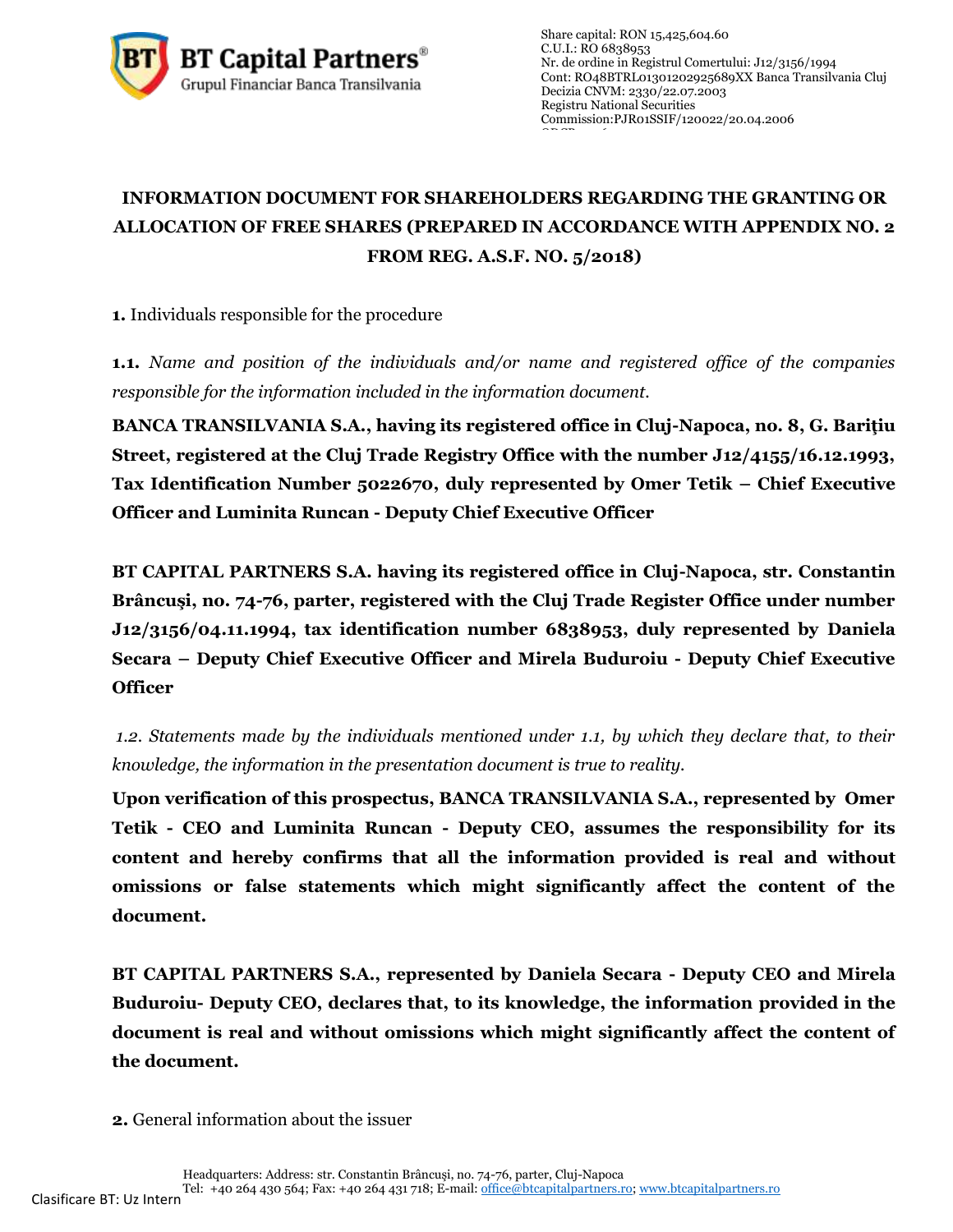

2.1.Name, registered office, tax identification number

and company registration number with the Trade Register Office**.**

| Name of the issuer:       | <b>Banca Transilvania S.A;.</b>                                  |
|---------------------------|------------------------------------------------------------------|
| <b>Registered office:</b> | <b>Str. George Baritiu Nr. 8</b>                                 |
|                           | Cluj-Napoca, Romania;                                            |
| Company registration:     | registered with the Trade Register Office attached to Cluj       |
|                           | Tribunal under number $J12/4155/16.12.1993$ , tax identification |
|                           | number 5022670.                                                  |

**2.2.** Share capital:

| • Value of the subscribed, paid-up capital: | RON 4,341,439,404       |
|---------------------------------------------|-------------------------|
| • Number of shares issued                   | 4,341,439,404 shares    |
| • Nominal value of a share                  | <b>RON</b> <sub>1</sub> |

## **3. Information concerning the free shares granted to the company's shareholders**

**3.1.** Decisions regarding the increase in the share capital which imply the offer of free shares to the existing shareholders.

**The Extraordinary General Meeting of Shareholders, through the decision of April 25, 2018, decided to Increase the share capital with the amount of RON 471,041,660, by issuing 471,041,660 new shares, at a nominal value of RON 1/share, as well as the setting of a price of RON 0 for the compensation of the share fractions resulting from the application of the algorithm and the rounding of the results, according to the legal provisions. The increase will be realized by incorporating the reserves from the net profit of the year 2017, amounting RON 471,041,660, by issuing a number of RON 471,041,660 shares, with a nominal value of RON 1/share, to the benefit of the registered shareholders in the Shareholders' Register held by the Central Depository at the registration date established by the GMS.**

**Each shareholder registered at the registration date, 03.08.2018, will receive, free of charge, for each 100 shares owned, a total number of shares, calculated by the following formula 100x(471.041.660/4.341.439.4041 RON).**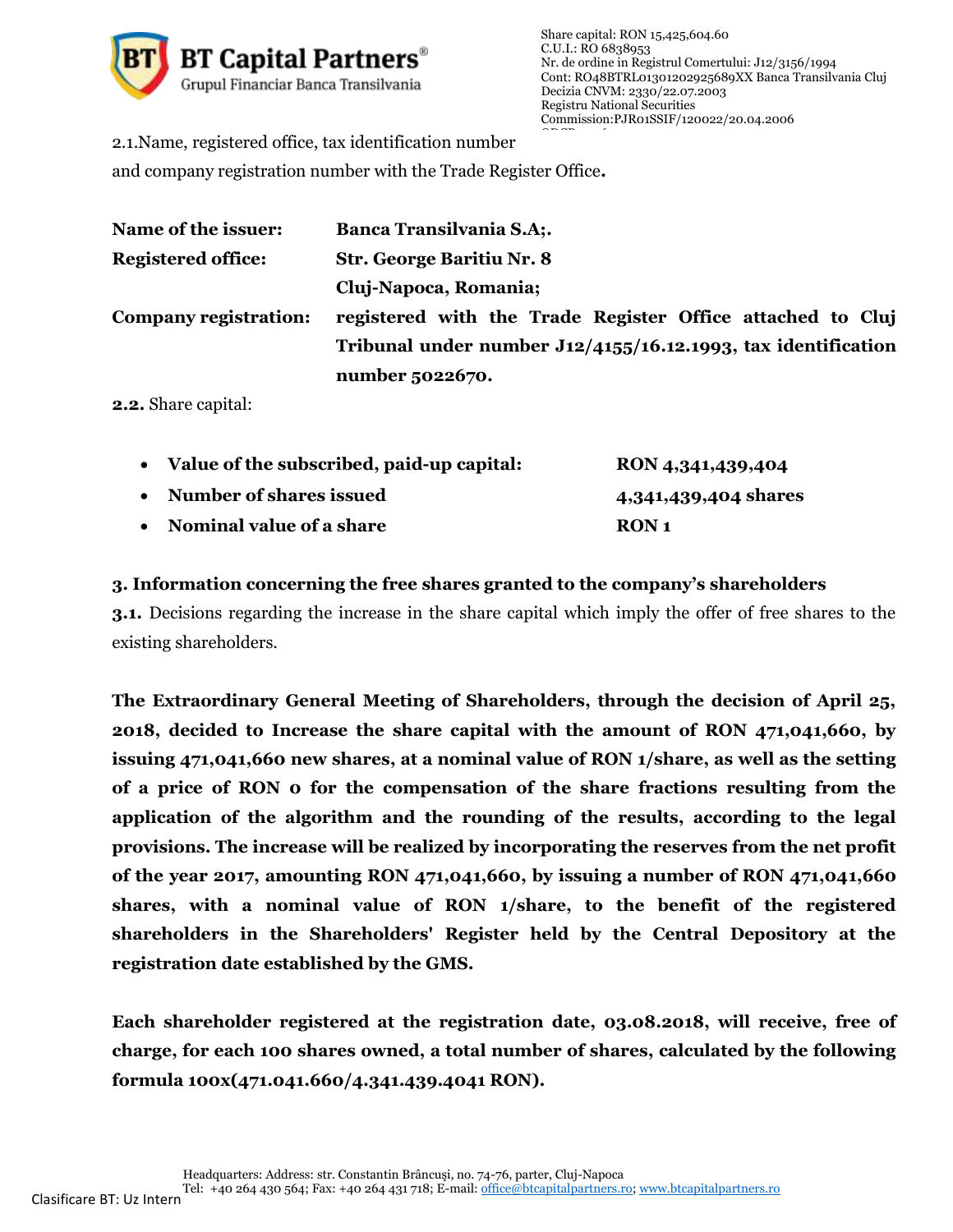

**3.2.** The registration date as established by the GMS/BoD, as applicable, for the identification of the shareholders who benefit from the granting or allocation of free shares.

## **The registration date as approved by the EGMS for the identification of the shareholders is 03.08.2018.**

**3.3.** Description of the share capital increase:

- the reason of the share capital increase;
- the value and the source of the share capital increase;
- the number of shares issued for the share capital increase.

**The funds obtained from the increase of the share capital shall be used to sustain the current activity of the company.**

**The Extraordinary General Meeting of Shareholders, through the decision of 25.04.2018, decided to increase the share capital of Banca Transilvania with the amount of RON 471,041,660, from RON 4,341,439,404 to RON 4,812,481,064, by issuing 471,041,660 new shares, at a nominal value of RON 1/share. The increase will be realized by incorporating the reserves from the net profit of the year 2017, amounting RON 471,041,660, by issuing a number of RON 471,041,660 shares, with a nominal value of RON 1/share, to the benefit of the registered shareholders in the Shareholders' Register held by the Central Depository at the registration date established by the GMS.**

**3.4.** Description of the type and class of the securities granted or allocated. The number of free shares allocated for each share owned.

**The securities offered are dematerialized nominal shares. Each shareholder registered at the registration date, 03.08.2018, will receive, free of charge, for each 100 shares owned, a total number of shares, calculated by the following formula 100x(471.041.660/4.341.439.4041 RON).**

**3.5.** The value of the increased share capital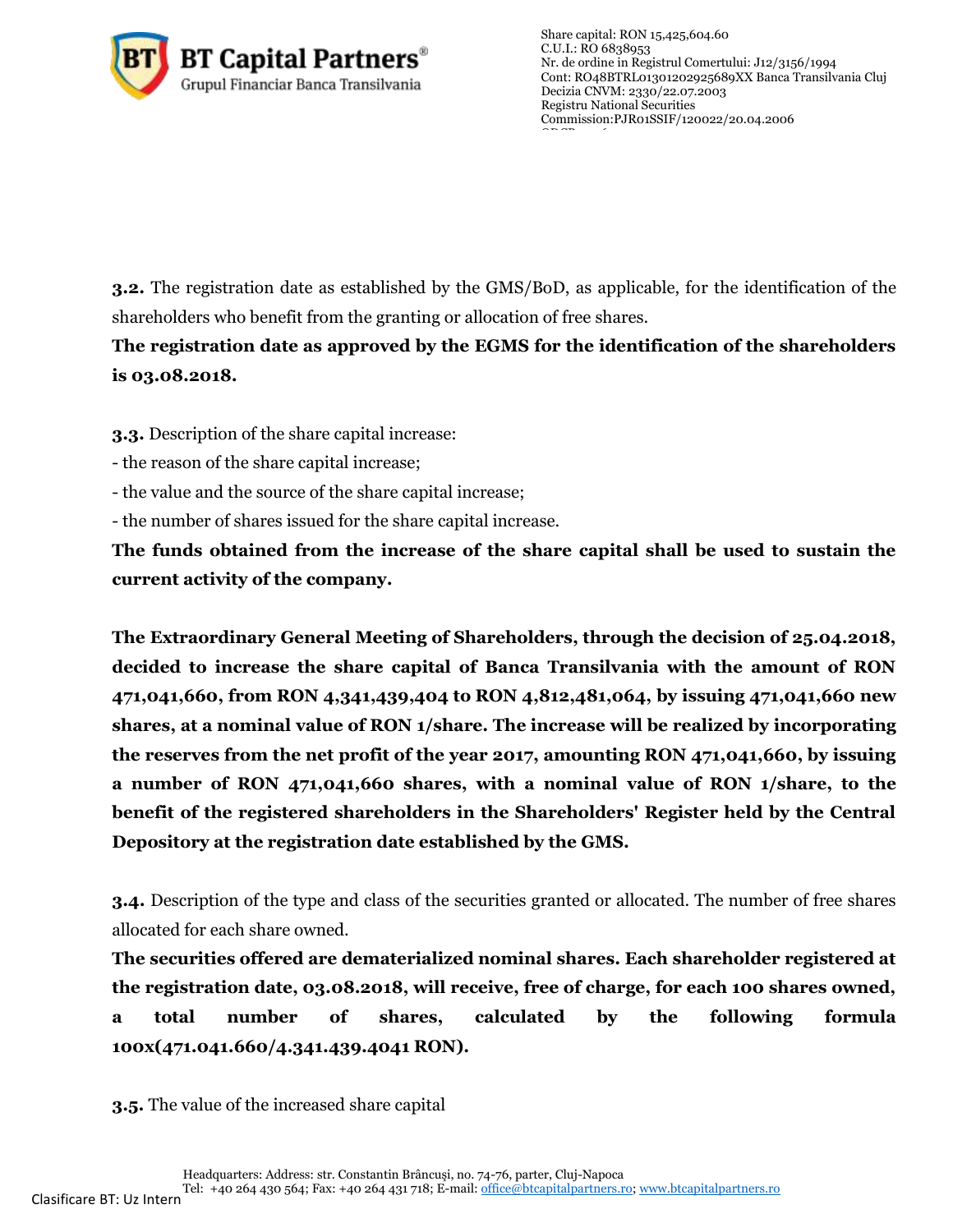

**The value of the increased share capital is RON 4,812,481,064.**

**3.6.** The intermediary which helped the issuer with the preparation of the presentation document.

**Intermediary's name: BT Capital Partners S.A. Address: str. Constantin Brâncuşi, no. 74-76, parter, Cluj-Napoca Company registration: registered with the Trade Register Office attached to Cluj Tribunal under number J12/3156/04.11.1994, tax identification number 6838953.**

**3.7.** Other information deemed important by the issuer or by the C.N.V.M**.**

**In accordance with art. 47 paragraphs (3), letter e) of the Regulation no.24/2017, the drafting and publication of a prospectus is not mandatory for securities offered, allocated or which will soon be allocated free of charge to the existing shareholders, with the condition that the respective shares are of the same type with the shares already approved for transaction on the same regulated market and that a document containing at least the same information as those existent in Annex no. 2 is available.**

**ISSUER INTERMEDIARY**

**BANCA TRANSILVANIA S.A. BT CAPITAL PARTNERS S.A.**

**Omer Tetik Daniela Secara** 

**CHIEF EXECUTIVE OFFICER DEPUTY CHIEF EXECUTIVE OFFICER**

**DEPUTY CHIEF EXECUTIVE OFFICER DEPUTY CHIEF EXECUTIVE OFFICER Luminita Runcan Mirela Buduroiu**